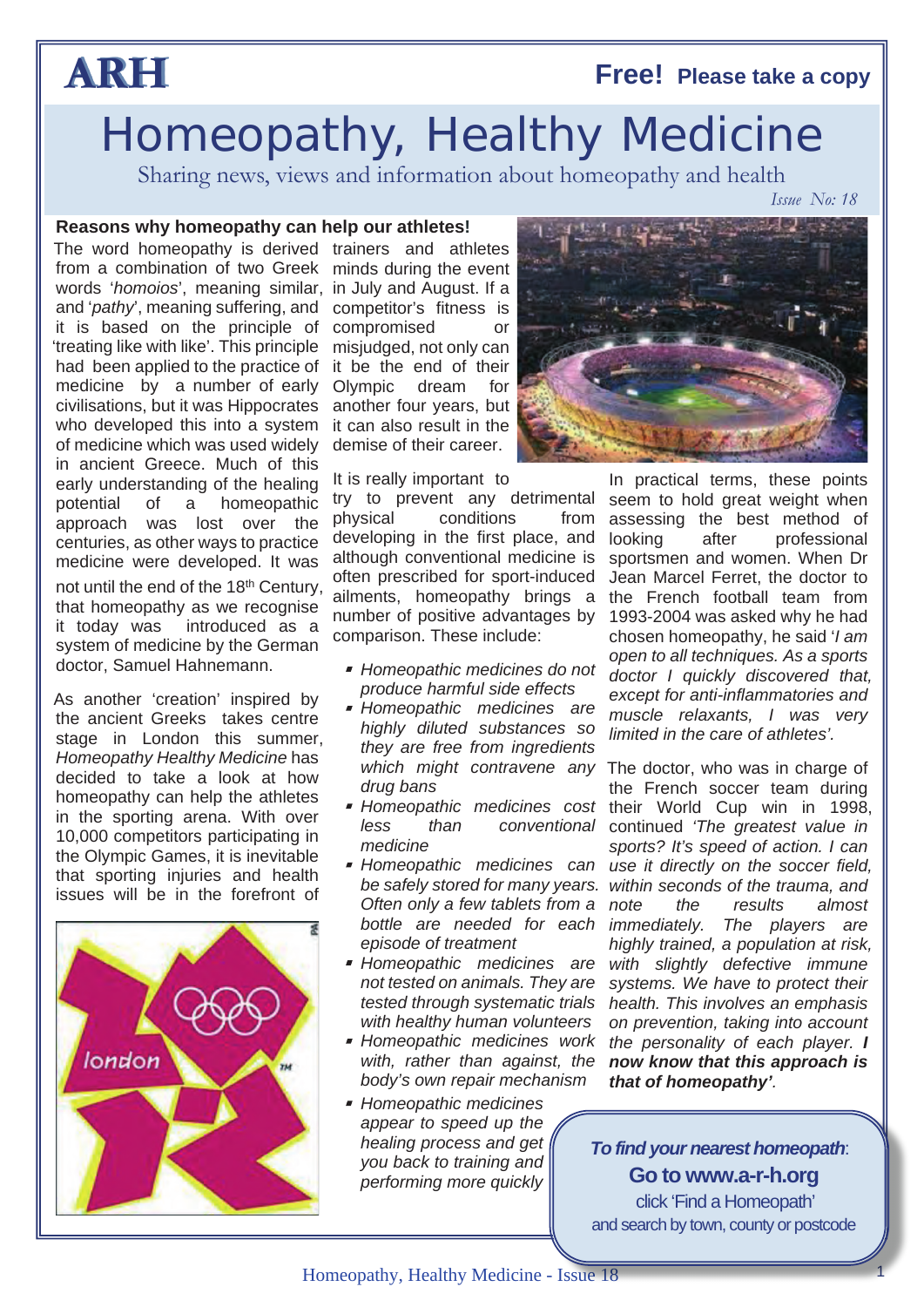#### **How homeopathy can help with anxiety**

It has long been acknowledged and abate the understandable that a competitor's state of mind plays a large part in the winning of feeling before an important a race or game, and that it is as race or match. In addition, important as their physical aptitude. This is especially true when medicines can also be used competing sportsmen or women on the sidelines by restless, have skills and abilities on such a anxious parents! similar par, that there is little to differentiate between them, apart It is suggested that you take from their mental attitude.

Whether you are the sprinter Usain Bolt, trying to break another world record, or a primary school-child entering your first sports day event, keeping a positive mental attitude can often make the difference between first place or no place at all. Since anxiety is one of the greatest mental hindrances for professionals within the sports industry, below is a list of some useful remedies which may to help keep your nerves under control

anxiety you will probably be homeopathic

one tablet in the 30C potency every 15 minutes, for up to six



doses. If the anxiety symptomes still persist after that time, then you need to consider if another remedy would be more appropriate.

- *Aconite – you may have a nightmare feeling deep inside, and feel a sense of real terror about the forthcoming event/race/match*
- *Arg Nit – there's a feeling of anxiousness rather than terror and you have a sense of not being able to go through with the event*
- *Gelsemium – you have severe anticipatory fears which are often visible in the form of physical shaking and trembling*
- *Lycopodium – there's a lack of self-confidence and you are constantly worrying*
- ß *Nat Mur – consolation offered to the anxiety sufferer makes the situation worse, whereas standing out in the open air may help*

### **The homeopathic 'must-haves' for any Olympian to be!**



With a summer packed full of sporting events, from the Euro 2012 to Wimbledon, Ascot, the British Grand Prix, and both the Olympics and Paralympics, sporting prowess will be on show at every turn! And if all the media coverage of these events, combined with the offers that many gyms and sporting venues are using to entice new clients, inspires you to take up a new sport, we have compiled a basic list of homeopathic medicines which may come in handy when you're starting out.

- **Arnica** eases bruising and soreness
- **Bryonia** useful for torn/damaged ligaments or tendons, especially if the least movement is excruciating
- **Ledum** if the injury is purple and feels cold to touch
- **Rhus tox** helpful for muscle strain, worse on first movement, better for continued movement, better for warmth
- ß*Ruta* **–** particularly good for tennis elbow, use when bones feel bruised

In addition to the above remedies, the pain of sprains may either be eased by hot baths and applying warmth to the vulnerable area, or the opposite, by the application of an ice pack to reduce swelling. Resting sore muscles and tendons is also advisable. In the event of suspected dislocation, seek professional help immediately, though firm bandaging may help to alleviate the pain whilst you wait.

As everyone knows, prevention is always better than cure, so

make sure that you warm up before undertaking any exercise and warm down after. Try to gradually build up your tolerance for any new sport by partaking in your chosen exercise in small, short bursts at the beginning and increasing slowly as you go along. Although this seems obvious, it is believed that the majority of amateur sporting injuries are because of over exertion too quickly, so take note from the misfortune of others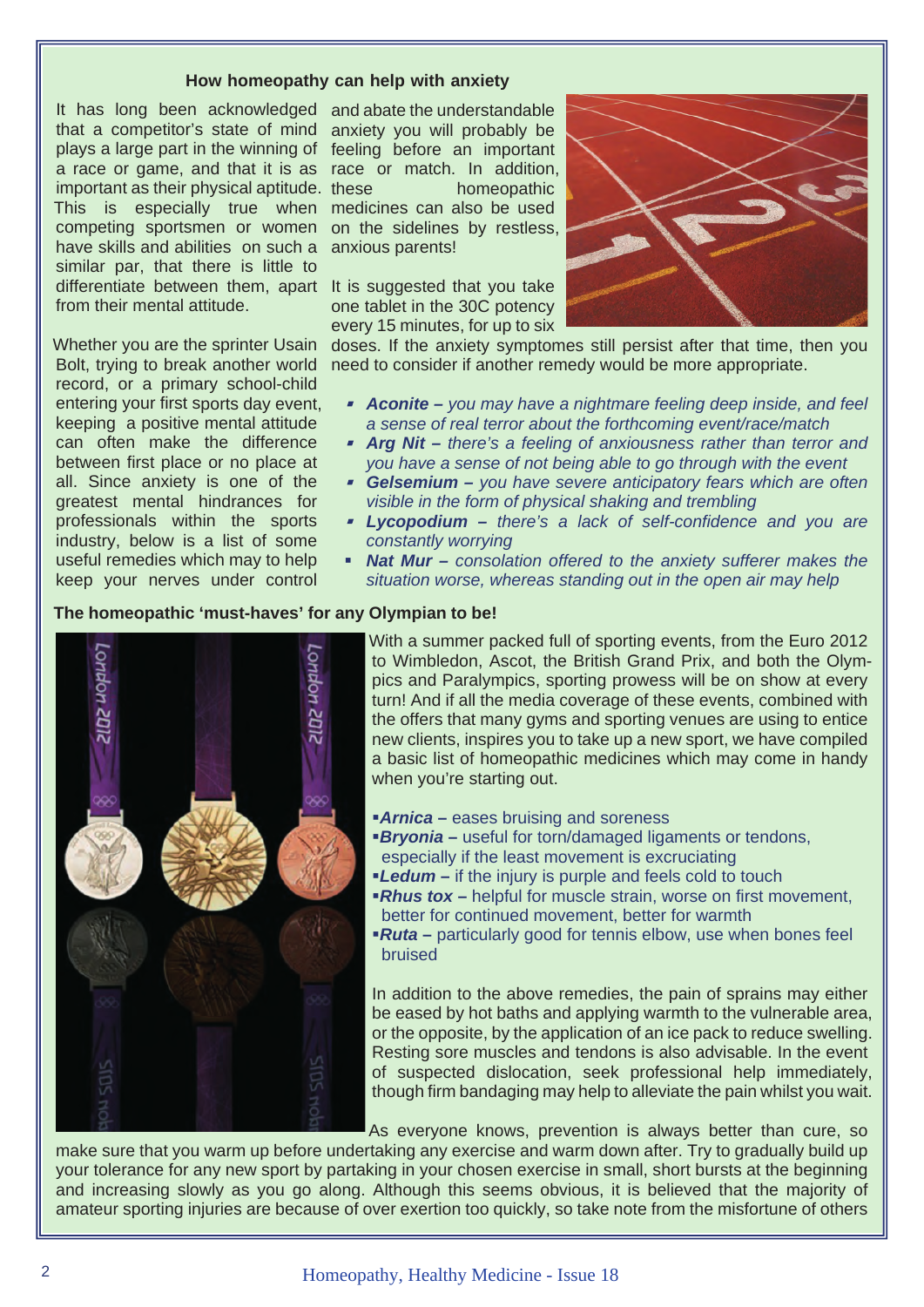### **ARH How homeopathy can help sporting spectators**

If you were fortunate enough to have been successful with the Olympic Despite these preventative measticket ballot earlier this year, you are probably looking forward to watch- ures, if you do happen to find your-



 $word's$ strongly er the methods of pre-

ing some of the self unwell due to the heat and sun best that you have experienced, below sportsmen and are a few remedies which may be women take to able to help. Please note, however, their respective that these are only a guideline and 'sporting stages' so consult with a homeopath for a later in the sum- more specific course of action. Almer. And with ternatively, if you do not have any many of the remedies to hand and are sufferevents taking ing from sunburn, try applying cold place outside, tea, cool whole milk or plain yospectators are ghurt to the affected areas. To ad- relieve a throbbing headache from vised to consid- excess sun exposure and sunbest stroke try:

venting sunstroke and dehydration before they arrive at the Games.

Watching a sporting event often requires the spectator to sit for long periods of time in the same place, often in direct sunshine with little or no shade to shield them from the heat. With few opportunities to get up, move around and keep the blood flow moving, it is recommended that spectators keep hydrated by drinking fluids regularly (avoiding alcohol), and protect themselves with sun cream, re applying frequently. Additionally, to avoid pins and needles and any circulatory problems, small exercises whilst sitting, such as moving ankles or shoulders around in a circular motion, can be extremely helpful.

 *Belladonna 30c Glonoinium 30c*

To ease sun burn, gently rub the following creams into the areas which have been exposed and are causing discomfort and irritation:

- *Aloe Vera*
	- *Calendula*
	- *Hypercal*
	- *Urtica*

### **Horses and homeopathy**

combination of dressage, show-of the most useful ones include: jumping and cross-country jumping.

Despite having an array of medical procedures at their disposal to treat an under performing, or an injured horse, over the years, owners and trainers have found homeopathy to be an effective and natural system of medicine. Homeopathy is of especial benefit to racehorses because it treats the animal's symptoms as a totality and stimulates the body's natural healing process, without having the risk of side effects or withdrawal symptoms.

Over the summer months, a Many horse owners have observed number of equestrian events will that homeopathic remedies can help take place across the country rang-horses with physical, mental, and ing from the Derby, Ascot and Bad-emotional conditions. Furthermore, minton Horse Trials, to several because the remedies are usually polo matches and of course the dispensed as tiny pills or drops, they Olympics, where horses will take are extremely easy to administer. part alongside their owners in There are a number of homeopathic three-day eventing, a gruelling remedies suitable for horses. Some

- *Arnica helps with wounds, tendon and sprain injuries*
- *Aconite can help reduce stress following an injury*
- *Arsenicum can help with colic and indigestion*
- *Thuja helps with skin conditions such as warts, rain rot, and swelling following vaccination*

For more information about treating

horses and other animals using homeopathy, please visit the British [Association of Homeopathic Veterinary Surgeons website at:]( http://www.bahvs.com/ ) http://www.bahvs.com/